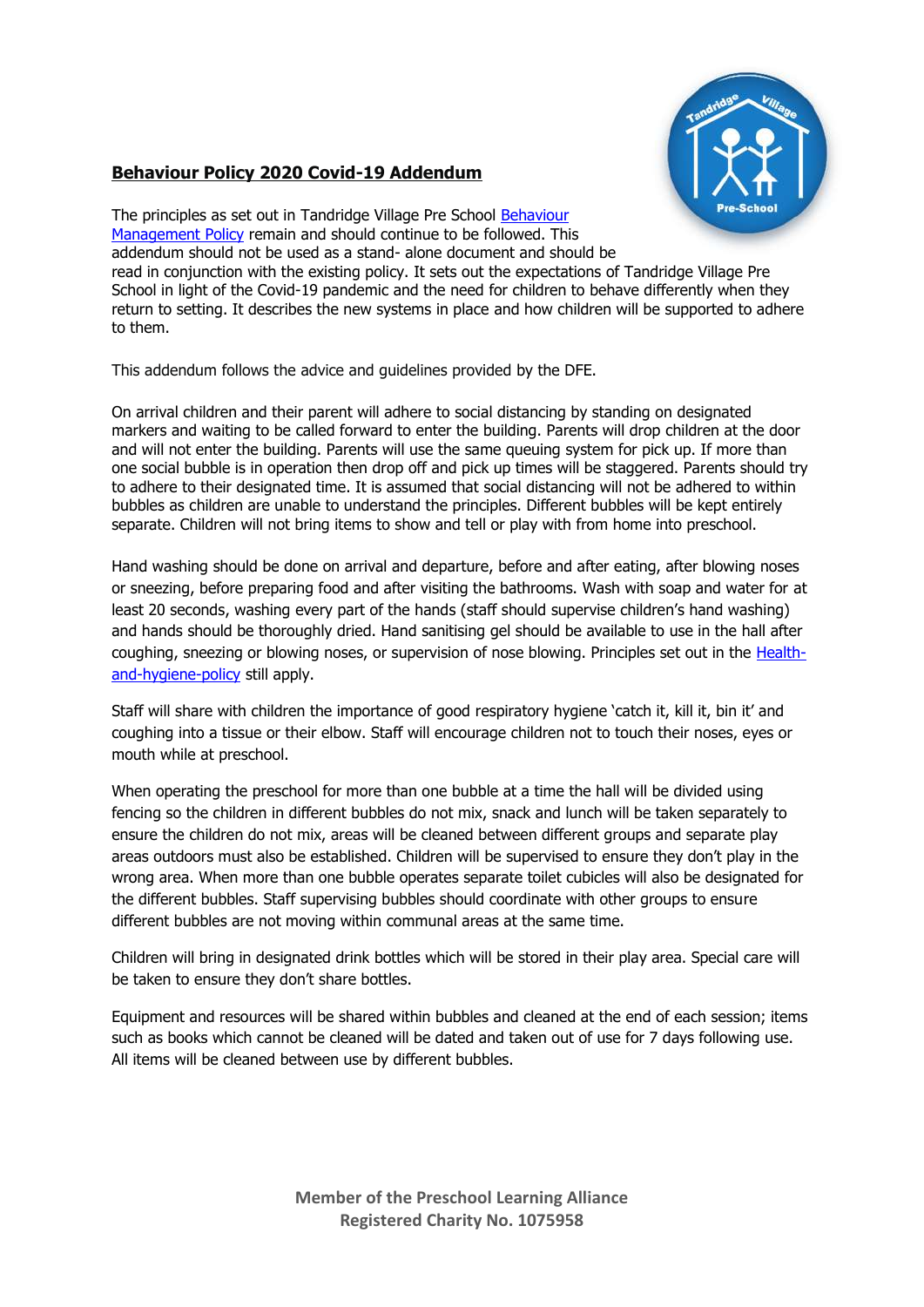#### **All children will be supported in the following ways:**

- Throughout the setting there will be signs/posters/visual prompts to remind children and staff of the new safety measures in place that should be followed.
- All adults will explain new routines sensitively and help children to feel safe and reassured by the rules in place.
- The new routines and expectations will be explained and repeated by the staff every day and throughout the day. This will reassure all children and particularly the most anxious.
- All adults will explain hygiene rules sensitively every day and provide gentle reminders throughout the day.
- Whilst new expectations are established, we will focus on routines, safety and well-being.
- Setting staff will pay particular regard to families and children who are classified as clinically vulnerable so that appropriate additional support is put in place to reduce anxiety as appropriate to the circumstance.

#### **Support for pupils who have additional or special educational needs:**

- Children will have their individual support plan/proactive behaviour plan /risk assessment reviewed in light of the new circumstances.
- If there are concerns that appropriate support is not possible during this period, despite our best endeavours, a meeting will be held with parents (and relevant external professionals) to discuss next steps and what additional adaptations may be possible to ensure the child's safety.

### **Positive Touch and Physical Intervention**

There may be times when a child's behavior requires staff to use physical intervention to ensure the child's own safety, the safety of other children and staff, or that property is not seriously damaged.

Tandridge Village Pre School will be guided by the following principles in these circumstances, in line with the advice from the Surrey Accredited Training Centre:

- Given the current pandemic, staff will also need to consider the possible risk of infection if they physically intervene, contrasted with the possible risks of infection should they not intervene.
- Any decisions made should be in accordance with Public Health and Government guidelines on Covid-19.
- Advice remains firmly focused on restraint reduction. The emphasis is on de-escalation, reducing triggers, and early interventions to manage risk.
- When deciding to use restrictive interventions, any such restriction must be a last resort, reasonable and proportionate action.
- Staff need to ensure their decisions consider the risks of doing something contrasted with the risks of doing nothing.
- Settings should continue to explore non-restrictive alternatives that maximise safety and minimise harm at the point of risk behaviour.
- At the heart of all decisions is our desire to maintain the care, welfare, safety and security of everyone, staff as well as children.

Created: 9 June 2020 Review: 9 June 2021

> **Member of the Preschool Learning Alliance Registered Charity No. 1075958**

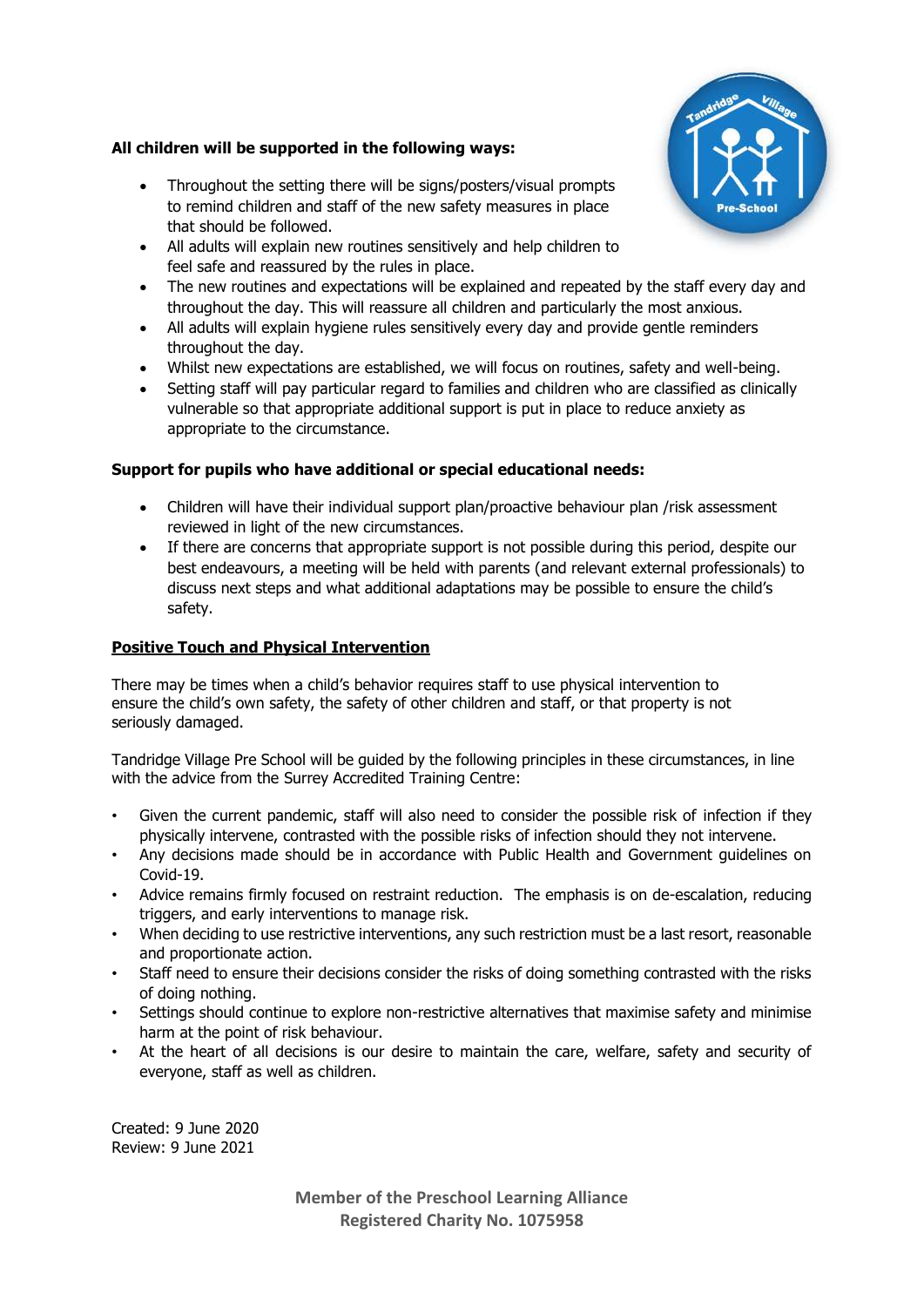# **Behaviour management policy**



We work together as a team to set clear guidelines for the children regarding their behaviour. We aim to develop the individual child's selfdiscipline and to encourage a co-operative attitude towards others as well as a respect for property.

Rules governing the conduct of the group and the expected behaviour of the children will be discussed and agreed within the Pre-School and explained to all newcomers, both children and adults.

Methods that we use to promote good behaviour include:

- Setting good and consistent adult example
- Distraction
- Redirection and anticipation of situation i.e. early intervention and assess outcome
- Adult endorsement and praise for behaviour such as kindness and willingness to share
- Rewards such as stickers, choosing a toy from the cupboard etc
- In cases of serious misbehaviour, such as racial or other abuse, the unacceptable nature of the behaviour and attitudes will be made clear immediately, but by means of explanations, rather than personal blame
- Children will never be sent out of the room by themselves
- Adults will not shout, or raise their voice in a threatening manner
- Physical punishment will NEVER be used or threatened
- Children will NEVER be singled out and humiliated
- We will only use physical restraint, such as holding, to prevent physical injury to children or adults and/or serious damage to property. Details of such an event will be brought to the attention of the Manager and will be recorded in our child concern book. The parent/carer will be informed on the same day and the parent/carer will be asked to sign the child concern book to say that he/she has been informed

By maintaining a regular two-way flow of information with parents / carers every child's key worker will monitor their progress. Any identified issues will be discussed with the Manager and observation records will be used to help understand the cause. In partnership with the Manager, the child's key worker and parent/carer a decision will be made as to how to respond appropriately. An action plan will be drawn up. If an issue persists, the Manager, Behaviour Management Leader and the child's key worker will discuss with the parents/ carers the possibility of gaining assistance from outside agencies (Surrey Early Years Advisor).

By ensuring boundaries and expectations are clearly understood, we can provide the children with a happy and secure place to learn and play.

# **Bullying**

Bullying involves the persistent physical or verbal abuse of another child or children.

We take bullying VERY seriously.

If a child bullies another child or children:

- We will intervene to stop the child harming the other child or children
- We will explain to the child doing the bullying why his/her behaviour is inappropriate
- We will give reassurance to the child or children who have been bullied
- We will make sure that children who bully receive praise when they display acceptable behaviour

**Member of the Preschool Learning Alliance Registered Charity No. 1075958**